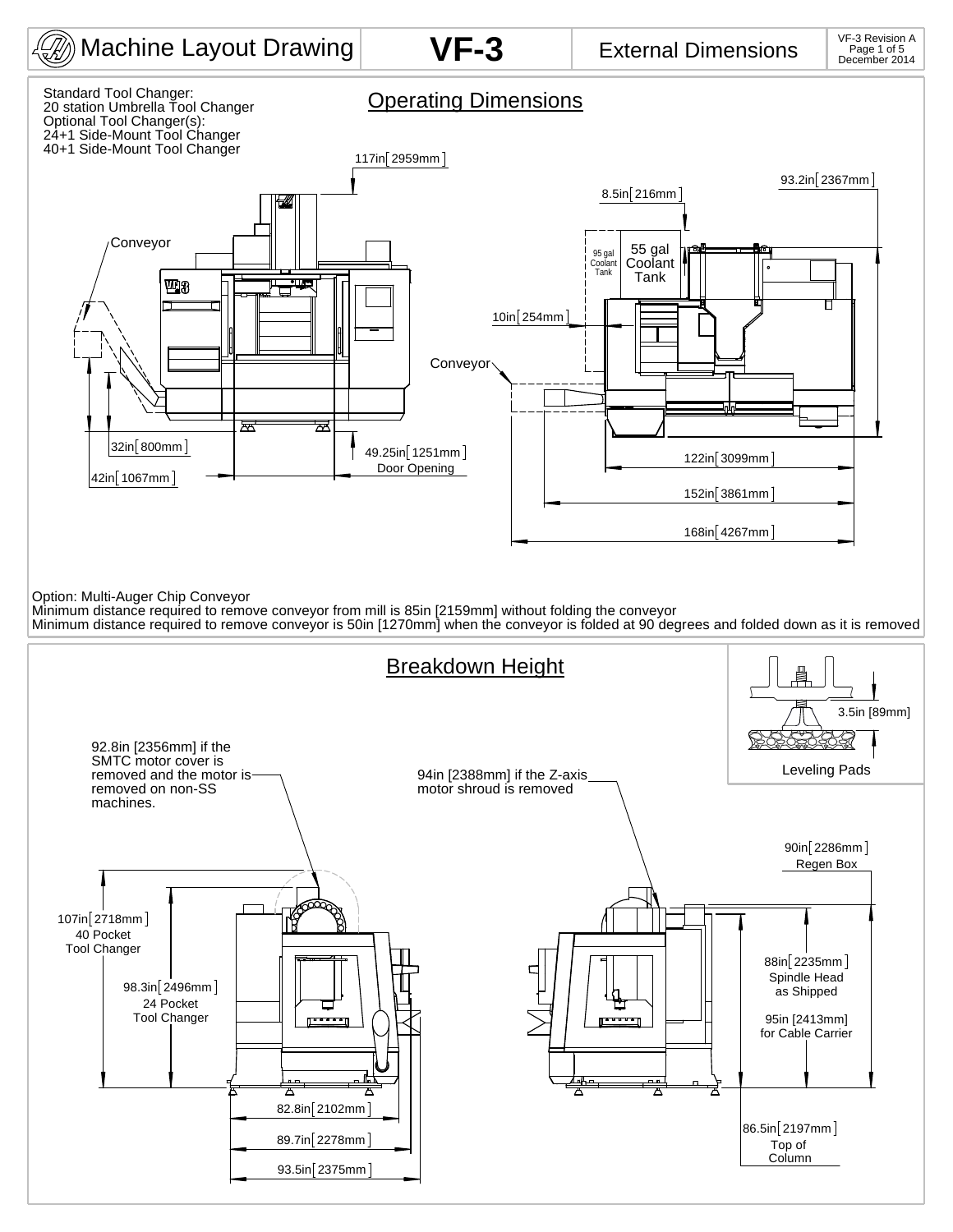

Anchor Pattern

12in [305mm] from bored holes. Note: Foundation must extend at least

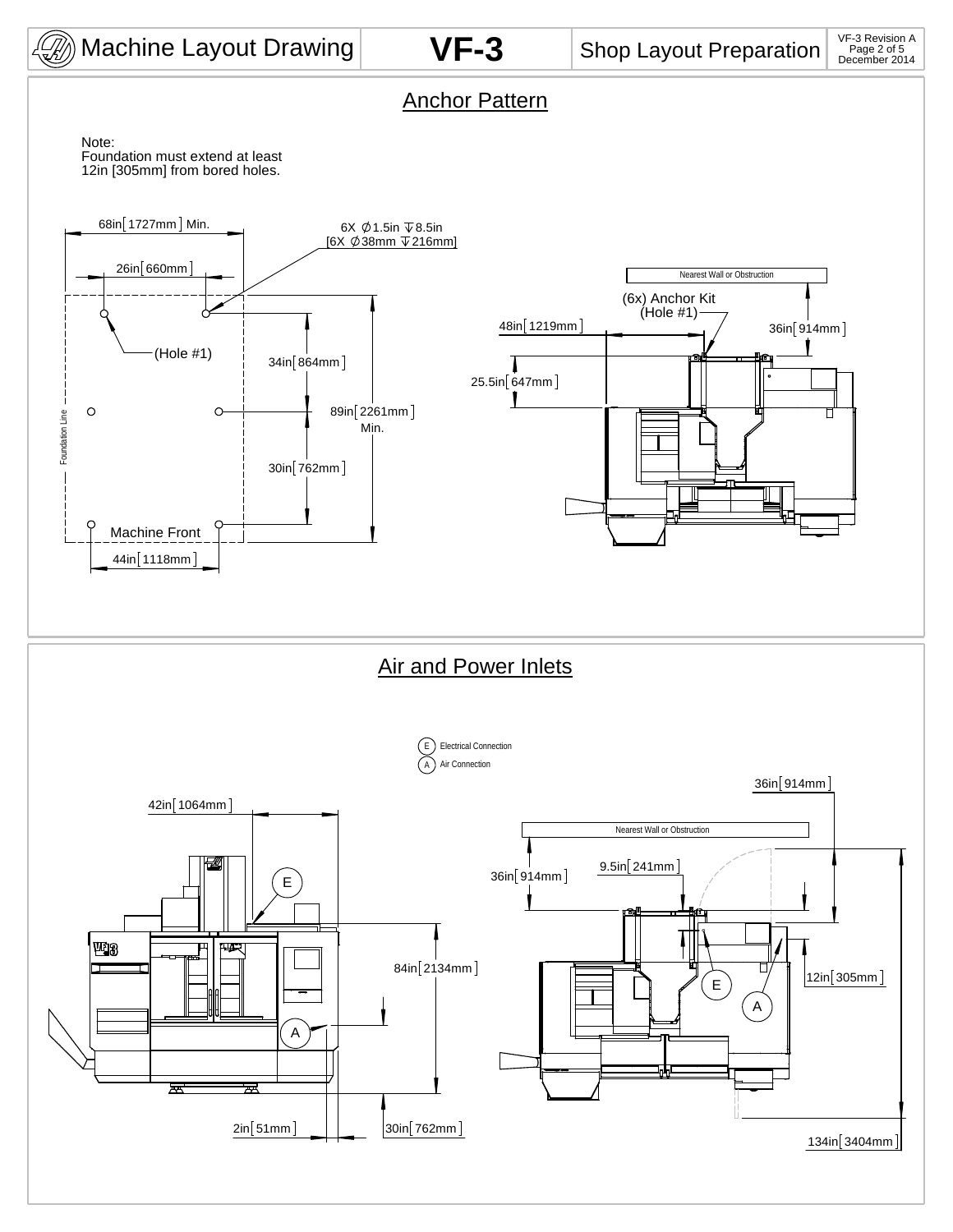

## **VF-3**

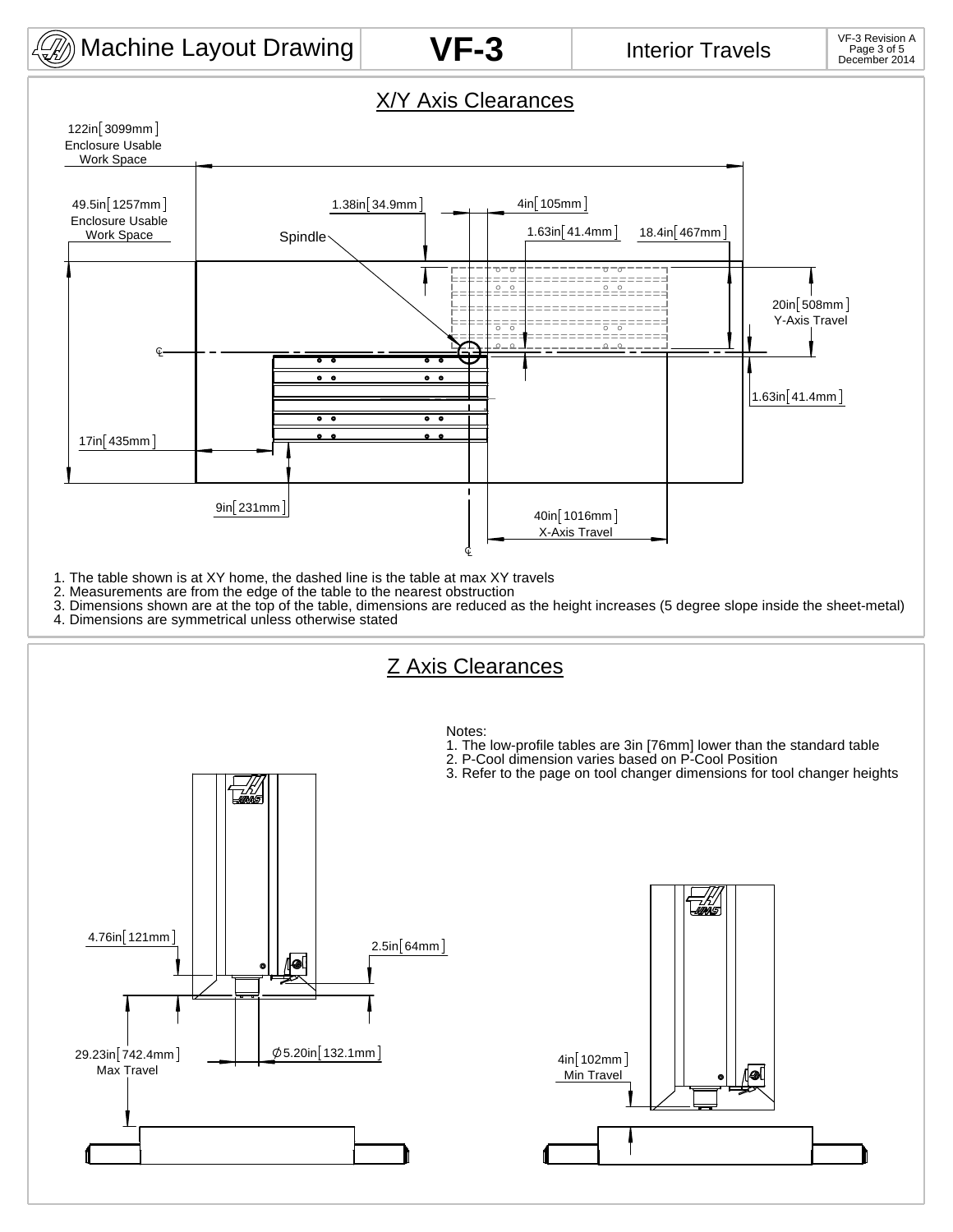